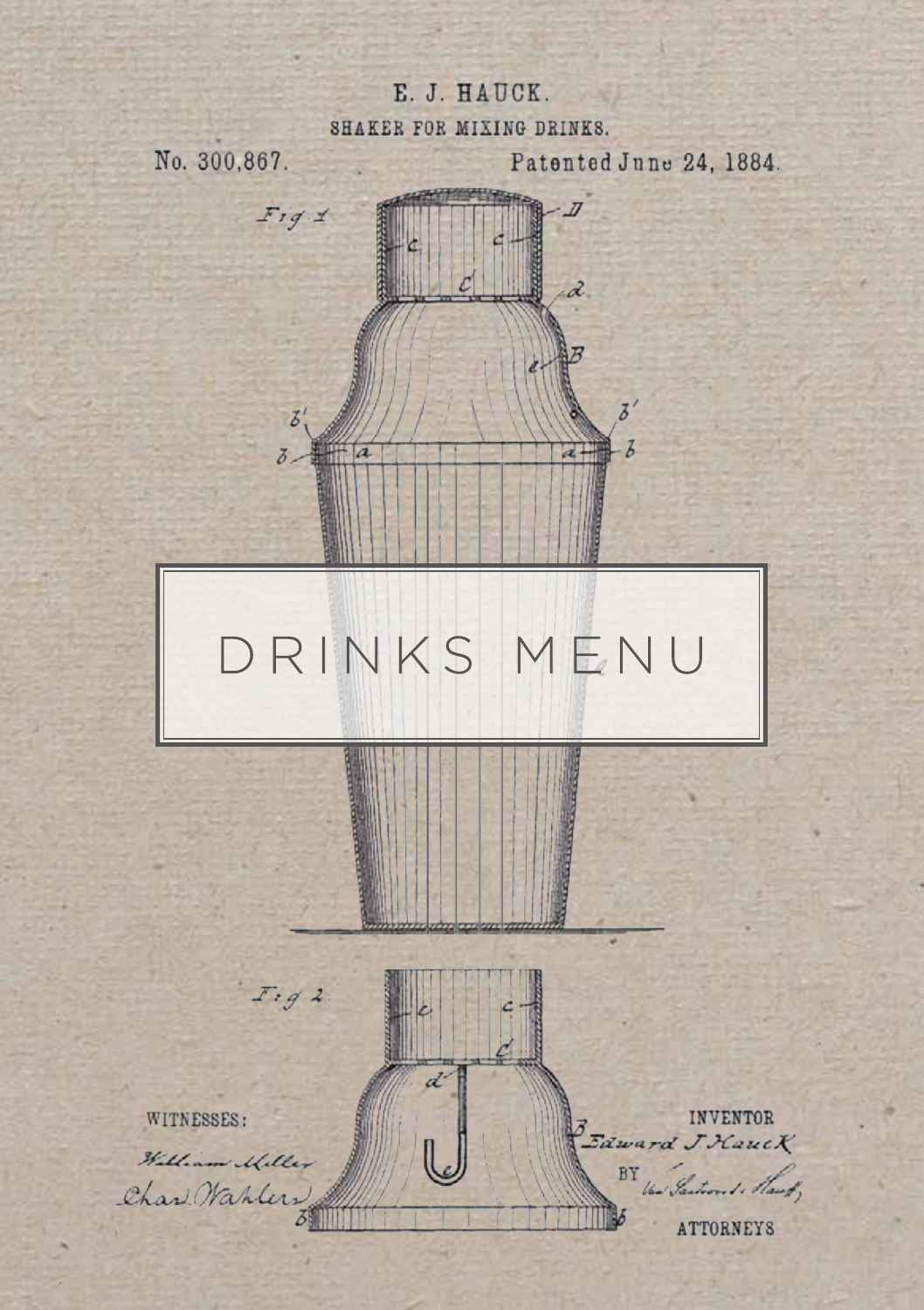# **COCKTAILS**

### OUR SIGNATURES

#### STRAWBERRY AND BASIL MOJITO 614

*Bacardi Carta Blanca, Strawberry Syrup, Lemon, Basil* Light and refreshing summer cocktail

#### CHILLI MARGARITA €14

*Jose Cuervo Tequila, Cointreau, Lime, Frank's Hot Sauce* A spicy twist on the classic

#### MIDNIGHT NEGRONI **E14**

*Bacardi, Martini Rosso, Campari, Dark Chocolate, Maple Syrup* Slightly sweet, smooth with a hint of chocolate

#### WHISKEY SOUR  $\epsilon_{14}$

*Jameson, Lemon, Cane Syrup, Egg White* A classic cocktail made with the finest Irish Whiskey

#### SALTED CARAMEL ESPRESSO MARTINI  $\epsilon_{14}$

*Blackwater Vodka, Kahlua, Salted Caramel Syrup, freshly brewed Espresso*

A digestive served with toasted marshmallows, a perfect after-dinner drink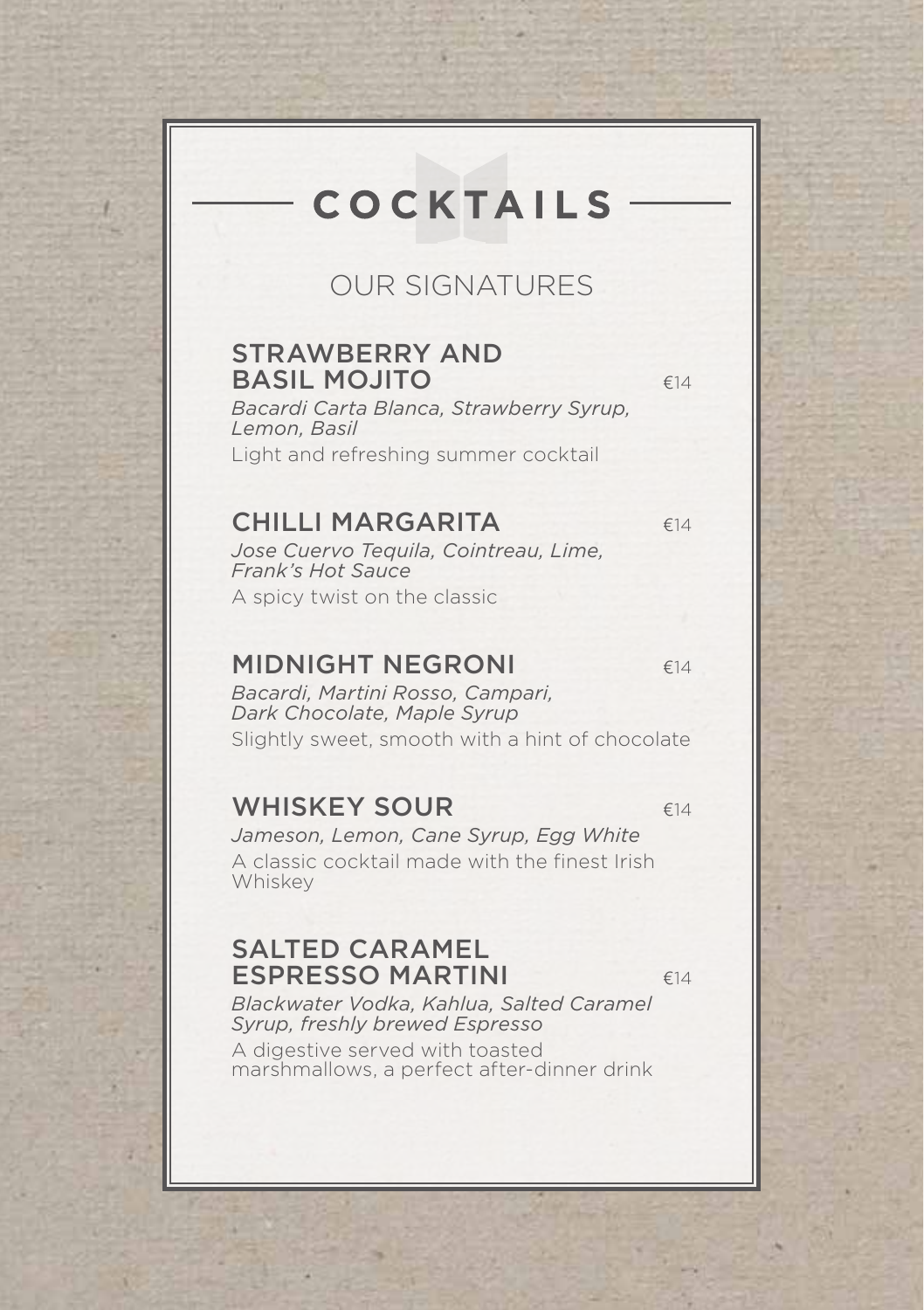# **COCKTAILS**

### OUR SIGNATURES

#### BLACKWATER SPRITZ  $614$

*Blackwater Vodka, Lilleth Blanc Vermouth, Grapefruit, Seltzer, Tonic water*

A beautifully crafted mix of vodka, vermouth, and grapefruit

#### THE AVIATION  $f14$

*Montenotte Gin, Crème du Violette, Luxardo Maraschino, Cane Syrup, Fresh Lemon Juice* A classic gin-based cocktail with floral notes

 $BRAMBLE$ 

*Montenotte Gin, Crème du Mure, Lime, Cane syrup, Blackberries* A gin sour with a blackberry flavour

#### PINEAPPLE JULEP €14

*Montenotte Gin, Maraschino, Pineapple, Raspberry syrup, Orange, Lime, Prosecco* A twist on the classic julep style cocktail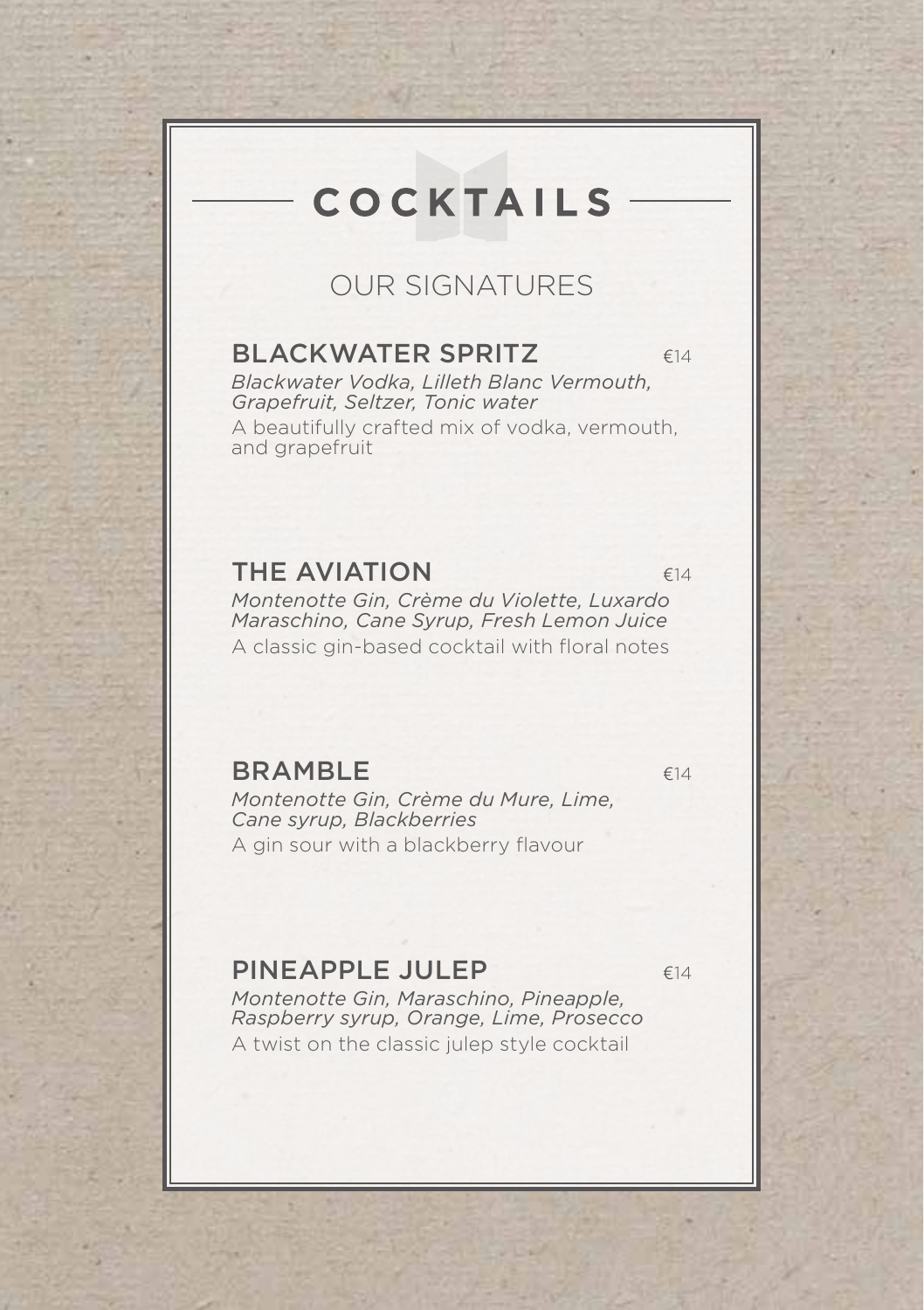| WINES                                                                                                                                                                 |              |
|-----------------------------------------------------------------------------------------------------------------------------------------------------------------------|--------------|
| <b>WHITE ~ FRUITY &amp; DELICATE</b>                                                                                                                                  |              |
| <b>BOSMAN GENERATION 8, CHENIN BLANC</b><br>SOUTH AFRICA<br>Delicate nuances of pear & peach,<br>balanced with a long dry finish                                      | €32.00       |
| TORMARESCA CHARDONNAY, PUGLIA IGT<br><b>ITALY</b><br>Notes of citrus fruit balanced by hints of<br>wild flowers, delicate fruity finish                               | €43.00       |
| <b>WHITE ~ CRISP &amp; REFRESHING</b>                                                                                                                                 |              |
| <b>FORTE ALTO PINOT GRIGIO</b><br><b>ITALY</b><br>Delicate, fruity aromas, with a palate that<br>balances almond & stone-fruit                                        | €28.00       |
| COMTE DE TREILLIERE, SAUVIGNON BLANC €8.50 €29.50<br>FRANCE<br>Fresh, simple & easy drinking with<br>good balanced acidity                                            |              |
| GORGORITO, VEDEJO, RUEDA<br><b>SPAIN</b><br>Aromatic & refreshing acidity.<br>which lingers on the palate                                                             | €8.50 €30.00 |
| LOUIS CANAS BLANCO, RIOJA ALAVESA<br><b>SPAIN</b><br>Tropical fruit aromas dominate with some<br>hints of fig tree leaves, fresh, elegant & smooth                    | €36.00       |
| DOMAINE DE LA VINCONNIERE,<br>MUSCADET SERVE-ET-MAINE SUR LIE<br><b>FRANCE</b><br>Light-bodied white from Loire Valley,<br>minerality with citrus & green apple aroma | €37.00       |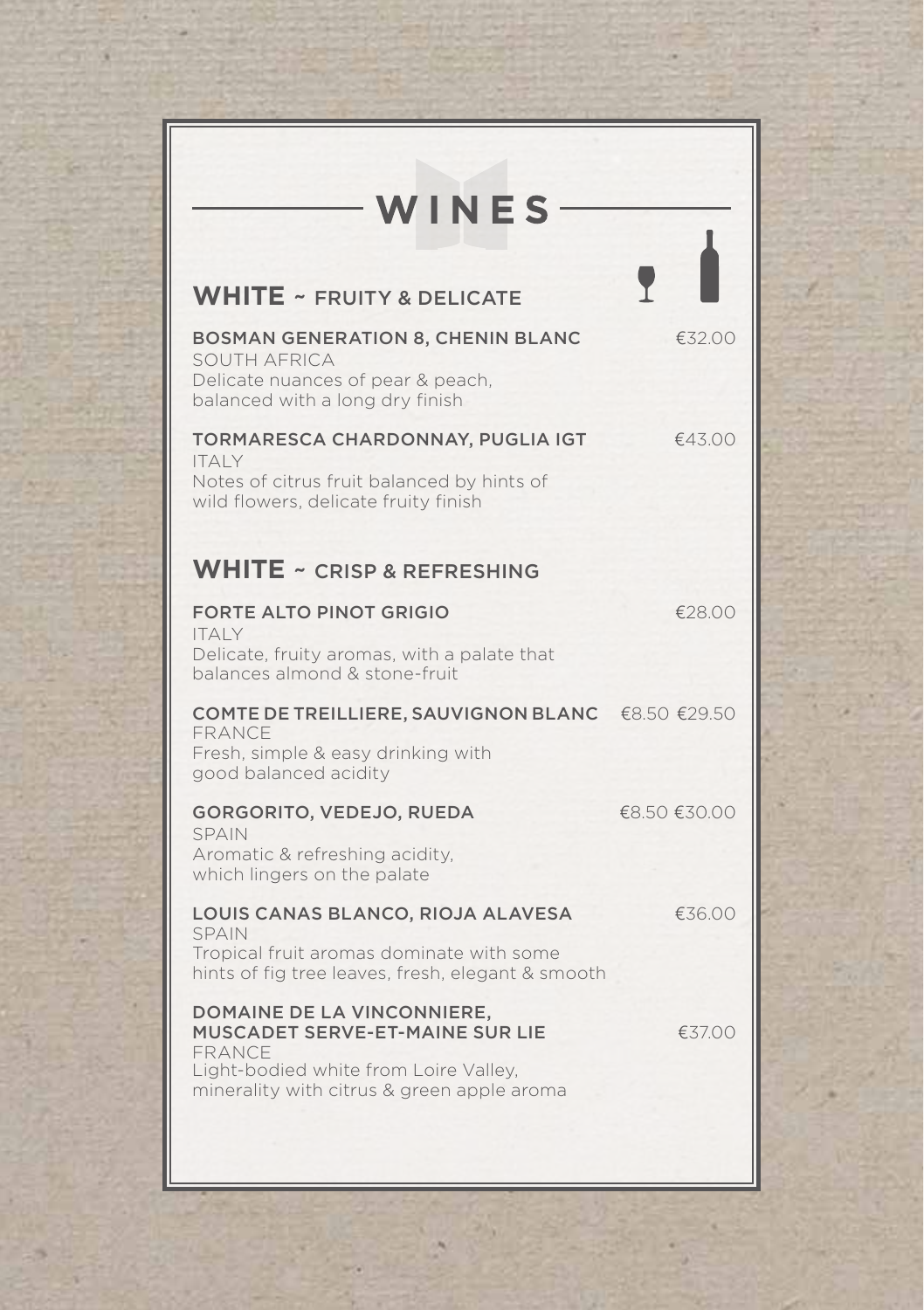| WINES                                                                                                                                                                |               |
|----------------------------------------------------------------------------------------------------------------------------------------------------------------------|---------------|
| <b>WHITE ~ CRISP &amp; REFRESHING</b>                                                                                                                                |               |
| TE PA, PINOT GRIS<br>NEW 7FAI AND<br>Dry, bright & lively, with aromatic fruit flavours,<br>pear & honeysuckle notes                                                 | €10.00 €39.00 |
| <b>WALNUT BLOCK ORGANIC</b><br><b>SAUVIGNON BLANC</b><br>MARLBOROUGH, NEW ZEALAND<br>Vibrant & powerful, showing aromas of<br>ripe gooseberry, citrus & melon        | €11.00 €42.00 |
| HAUS KLOSTERBERG, DRY RIESLING,<br><b>MARKUS MOLITOR</b><br>GERMANY<br>Delicious lime & clean crisp mineral character                                                | €11.00 €42.00 |
| <b>WHITE ~ MEDIUM BODIED</b>                                                                                                                                         |               |
| SIMONE JOSEPH 'LES PETIT MOE'<br><b>CHARDONNAY</b><br>LANGUEDOC, FRANCE<br>A light medium bodied wine, lovely<br>honeyed fruit & plenty of freshness, elegant finish | €9.50 €35.00  |
| TOLLO, PECORINO, ABRUZZO<br><b>ITALY</b><br>Citrus & tropical fruit, white peach & mango,<br>delicate hints of aromatic herbs & white jasmine flowers                | €46.00        |
| POUILLY FUME, ABBAYE-ST LAURENT<br>LOIRE, FRANCE<br>Exquisite freshness, with an acidic finish, strong taste of<br>grapefruit, with green apples & honey             | €55.00        |
| DOMAINE WILLIAM FEVRE, CHABLIS<br><b>BURGUNDY, FRANCE</b><br>Very refined bouquet, citrus, white fruit & floral notes,<br>minerality balanced by a good freshness    | €62.00        |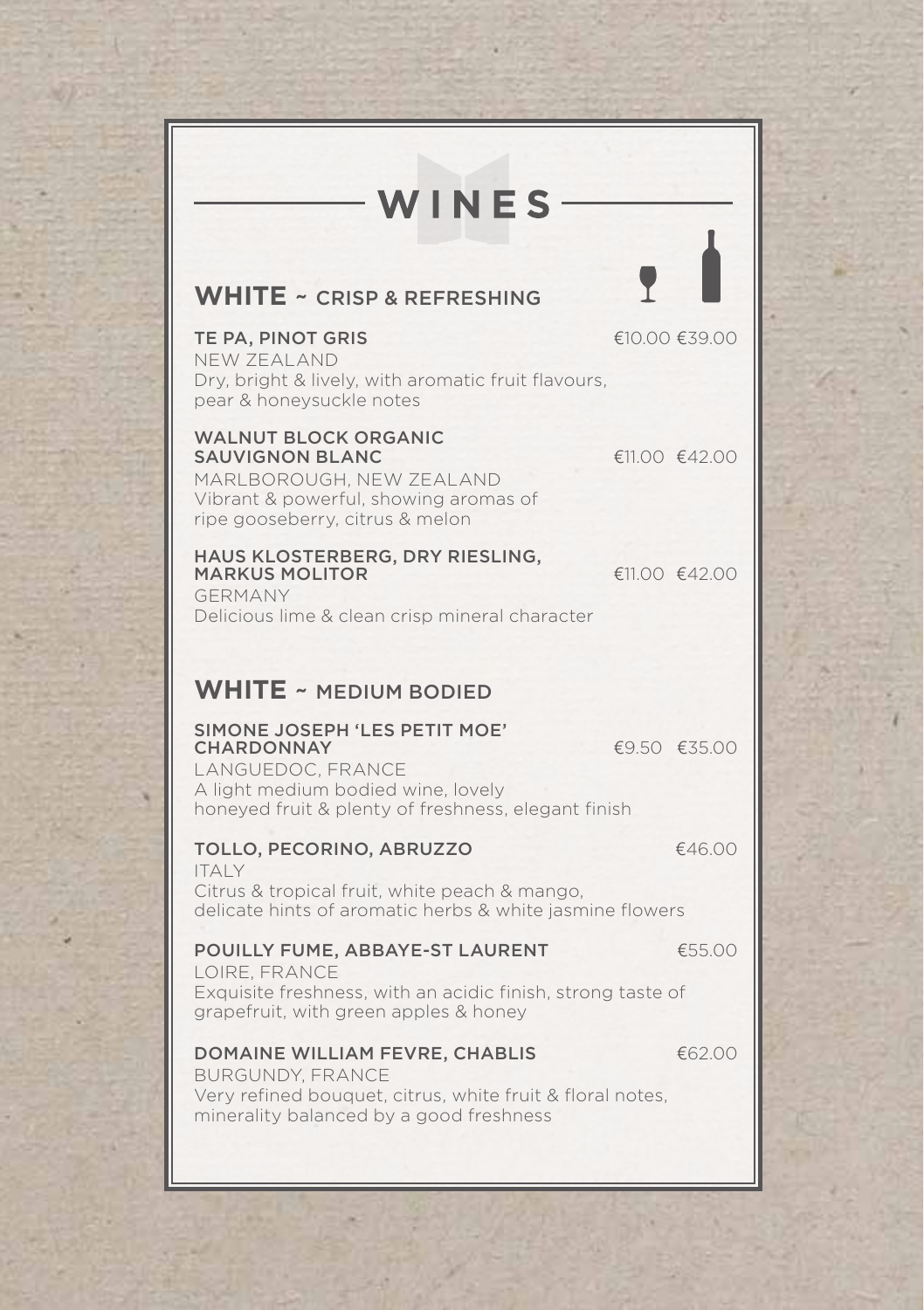| WINES                                                                                                                                                                        |               |
|------------------------------------------------------------------------------------------------------------------------------------------------------------------------------|---------------|
| <b>RED ~ VIBRANT &amp; FRUITY</b>                                                                                                                                            |               |
| <b>TLG GARNACHA</b><br><b>SPAIN</b><br>Fine, elegant aromas & a wide variety of<br>jammy raspberry tones                                                                     | €28.00        |
| DE CHANSAC, CARIGNAN<br>FRANCE<br>Perfectly balanced, with lifted red berries<br>& a smooth, silky palate                                                                    | €8.50 €30.00  |
| FOSSO CORNO, MONTEPULCIANO<br>D'ABRUZZO 'AIRES'<br><b>ITALY</b><br>Intense, persistent & fruity, hints of vanilla,<br>full bodied, well balanced, tannic long finish         | €10.00 €37.00 |
| <b>RED ~ MEDIUM BODIED</b>                                                                                                                                                   |               |
| MONTEBUENA ALAVESA,<br><b>CRIANZA DOC RIOJA</b><br><b>SPAIN</b><br>Complex nose with good intensity, ripe fruit,<br>cocoa, velvety feel with an excellent long finish        | €9.00 €34.00  |
| BODEGARENACER, PUNTOFINAL, MALBEC<br>MENDOZA, ARGENTINA<br>Smooth, silky with round tannins<br>& a long persistent finish                                                    | €9.50 €36.00  |
| <b>COTES DU RHONE, BELLERUCHE ROUGE</b><br><b>M.CHAPOUTIER RHONE VALLEY</b><br><b>FRANCE</b><br>Candied black fruits & liquorice complements<br>aromas of pepper & tobacco   | €10.00 €38.00 |
| <b>CORBIERES LES PIPELETTES, SYRAH,</b><br><b>DOMAINESAINTEMARIEDESCROZES</b><br>FRANCE<br>Fresh & glossy on the palate, reveals sweetness, perfectly<br>balanced by acidity | €11.00 €42.00 |
| ZENATO VALPOLICELLA SUPERIORE, VENETO<br><b>ITALY</b><br>Structured, soft & warm, with intense hints<br>of red fruits & sweet spices                                         | €45.00        |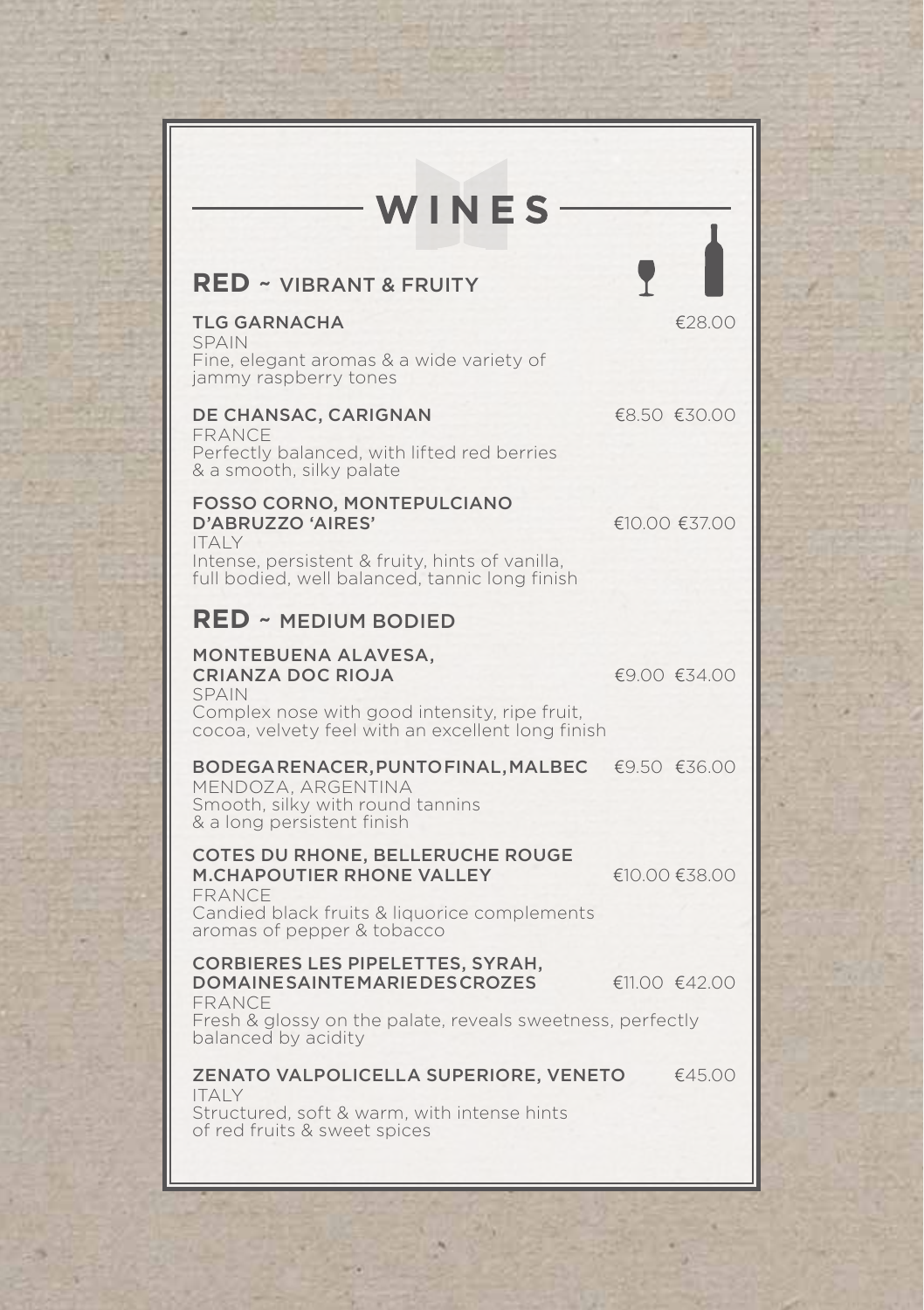| WINES                                                                                                                                                                                                  |                                   |
|--------------------------------------------------------------------------------------------------------------------------------------------------------------------------------------------------------|-----------------------------------|
| <b>RED ~ RICH &amp; RIPE</b>                                                                                                                                                                           |                                   |
| SIEGAL RESERVA, CABERNET SAUVIGNON<br>CHII F<br>Black cherries, tobacco & cinnamon,<br>with good structure & soft tannins                                                                              | €31.00                            |
| QUINTA SEARA D'ORDENS RESERVA<br>DOURO, PORTUGAL<br>Smooth & rounded, rich in dark fruit flavours,<br>with layers of savoury & spicy notes,<br>firm tannins & a well-disquised acidity                 | $\epsilon$ 10.50 $\epsilon$ 41.00 |
| <b>BARDOS ROMANTICA RIBERA</b><br><b>DEL DUERO TEMPRANILLO</b><br><b>SPAIN</b><br>Coffee & plum aromas, concentration of dark<br>fruits, well-structured tannic, dry finish                            | €42.00                            |
| SAINT JACQUES DE SIRAN,<br>BORDEAUX SUPÉRIEUR, MARGAUX<br><b>FRANCE</b><br>Fruity with multiple levels of structure.<br>integrated oak & ripe smooth tannins                                           | €60.00                            |
| <b>GRATAVINUM 2TTR, PRIORAT</b><br><b>SPAIN</b><br>Smooth touch, full of fruit & very well balanced                                                                                                    | €70.00                            |
| HAUT BRION CLARENDELLE, SAINT-EMILION<br><b>FRANCE</b><br>Black fruit & beautiful floral aromas, fruity,<br>peppery & spicy notes, elegant,<br>fine tannic structure                                   | €90.00                            |
| DOMAINE BOUCHARD PERE ET FILS,<br>1 <sup>ER</sup> CRU ROUGE<br><b>BURGUNDY, FRANCE</b><br>Complex bouquet of jammy red fruits,<br>peony with hint of chocolate, a beautiful<br>maturity & fine tannins | €120.00                           |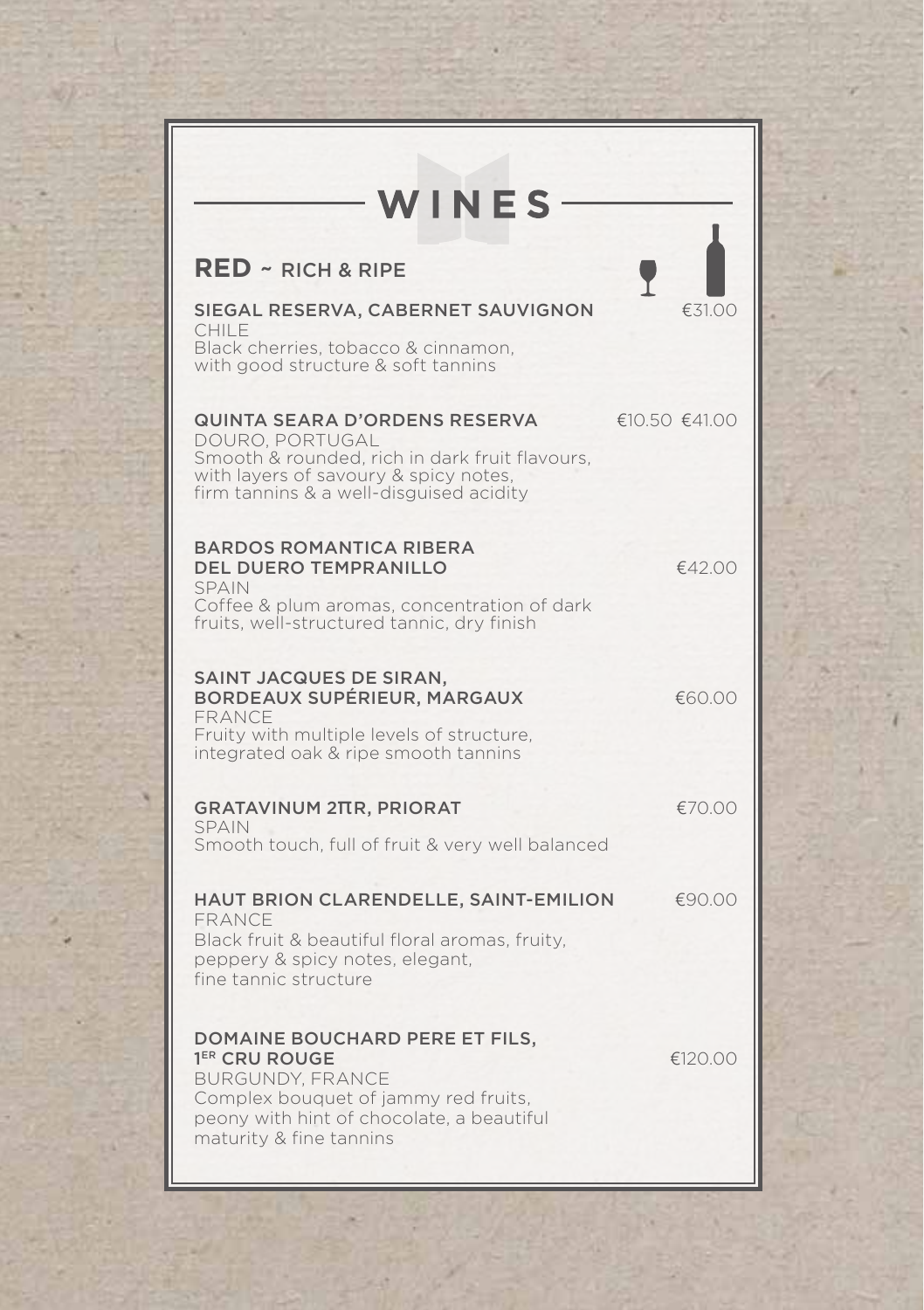# WINES-

## **SPARKLING**

| <b>PERLAGE ORGANIC &amp; VEGAN</b><br>'SORA LOC' FRIZZANTE<br><b>ITALY</b><br>Fresh, young & crisp, with a lovely fruity character                                                                                                                                                                         | €9.50 €37.00  |
|------------------------------------------------------------------------------------------------------------------------------------------------------------------------------------------------------------------------------------------------------------------------------------------------------------|---------------|
| SEGURA VIUDAS, PENEDES, LAVIT ROSADO<br><b>SPAIN</b><br>Fresh, minerally, with raspberry aromas,<br>palate of nuts, citrus & pomegranate                                                                                                                                                                   | €48.00        |
| <b>PARES BALTA CAVA BRUT</b><br><b>SPAIN</b><br>Deliciously dry, plenty of bright, soft fruit flavours,<br>with a gentle creamy smokiness & a clean,<br>tropical fruit infused finish                                                                                                                      | €52.00        |
| LOUIS PICAMELOT, BLANC DE BLANCS<br><b>BRUT NV</b><br>FRANCE<br>A lovely fruit-driven sparkling wine,<br>traditionally made with a lightness & freshness,<br>perfect apéritif                                                                                                                              | €15.00 €75.00 |
| <b>LAURENT PERRIER</b><br>FRANCE<br>Delicate Champagne with notes of citrus and<br>white fruits. Round and expensive on the palate,<br>with a good balance of flavours that evolve<br>towards the fruit. Long and persistent finish                                                                        | €22.00€110.00 |
| <b>LAURENT PERRIER ROSÉ</b><br>FRANCE<br>Champagne Laurent Perrier was founded in 1812,<br>and the Rosé was launched in 1968. Made from<br>100% Pinot Noir grapes, it is defined by its<br>ripe red fruits, raspberry and strawberry, on the<br>nose and palate, its flavour, intensity, and its freshness | €185.00       |
| <b>BOLLINGER SPECIAL CUVÉE NV</b><br><b>FRANCE</b><br>Structure, length & vivacity, bubbles like velvet,<br>pear, brioche & notes of fresh walnut                                                                                                                                                          | €160.00       |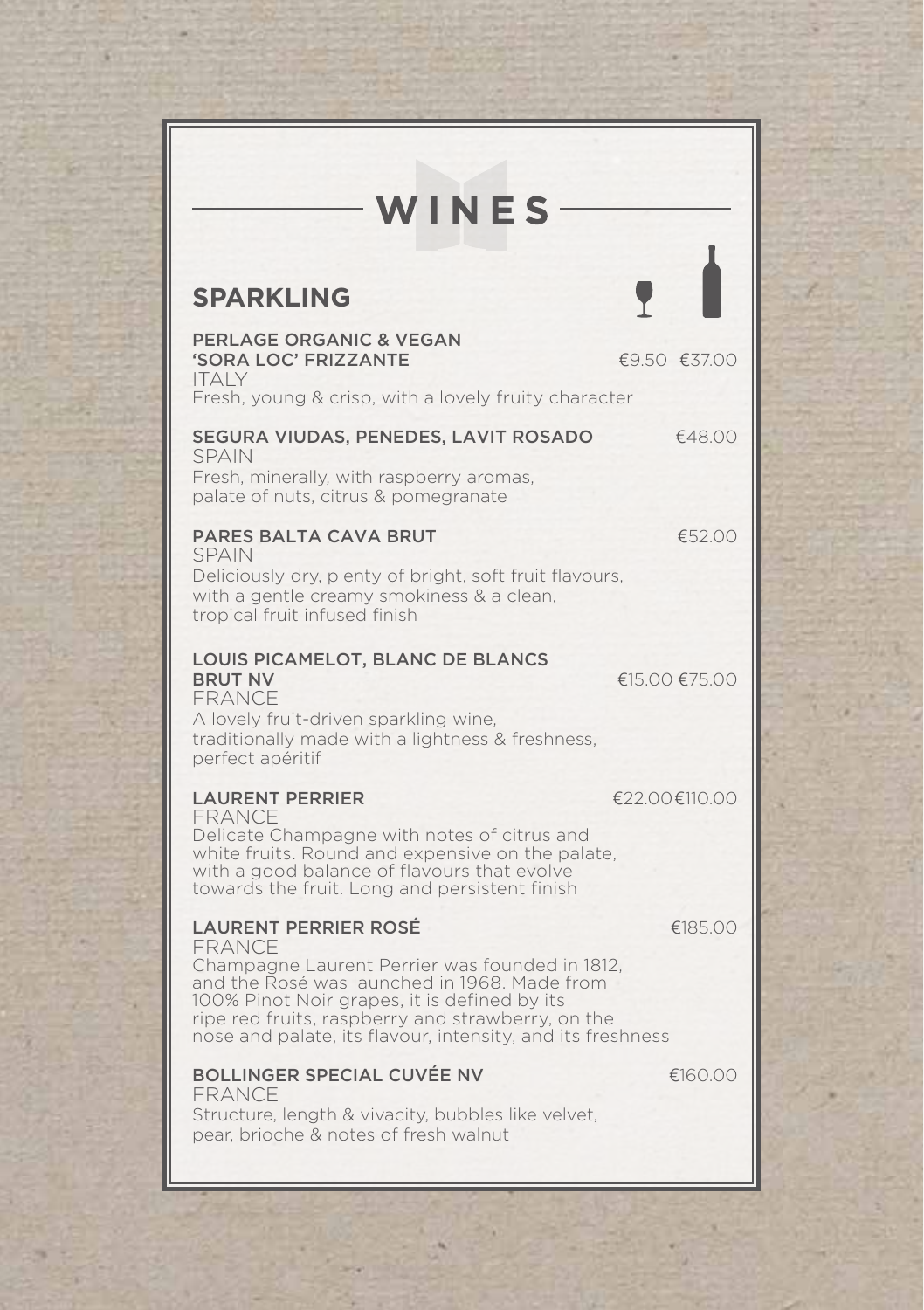| WINES-                                                                                                                                                    |       |              |
|-----------------------------------------------------------------------------------------------------------------------------------------------------------|-------|--------------|
| <b>ROSÉ</b>                                                                                                                                               |       |              |
| ROSABELLE, GRENACHE ROSÉ<br>LANGUEDOC, FRANCE<br>Dry & fruity, with fresh strawberry<br>and raspberry aromas                                              |       | €8.50 €34.00 |
| <b>ROSA DEI MASI</b><br><b>ITALY, 2018</b><br>Soft & well balanced with lively & refreshing<br>acidity, long, attractive finish                           |       | €9.00 €36.00 |
| CHATEAU SAINT-CROIX MAGNOLIA ROSÉ<br>COTES DE PROVENCE, FRANCE, 2018<br>Lively fruity character, smooth & well balanced,<br>with a refreshing long finish |       | €48.00       |
| <b>ALCOHOL FREE WINES</b>                                                                                                                                 |       |              |
| <b>MCGUIGAN CHARDONNAY</b><br>Aromas of white peach combined<br>with subtle influences of vanilla & oak                                                   |       | €29.00       |
| <b>MCGUIGAN SHIRAZ</b><br>Subtle spice & vanilla notes complemented by<br>plum & forest berry aromas                                                      |       | €29.00       |
| <b>SHERRIES &amp; PORTS</b>                                                                                                                               |       |              |
| HARVEYS BRISTOL CREAM SHERRY                                                                                                                              | €6.50 |              |
| <b>GRAHAM'S BLEND NO.5, WHITE PORT</b>                                                                                                                    | €7.80 |              |
| <b>DOW'S NIRVANA RESERVE PORT</b><br>DOURO VALLEY                                                                                                         | £7.80 |              |
| <b>DOW'S LBV PORT</b><br>DOURO VALLEY 2009                                                                                                                | £9.00 |              |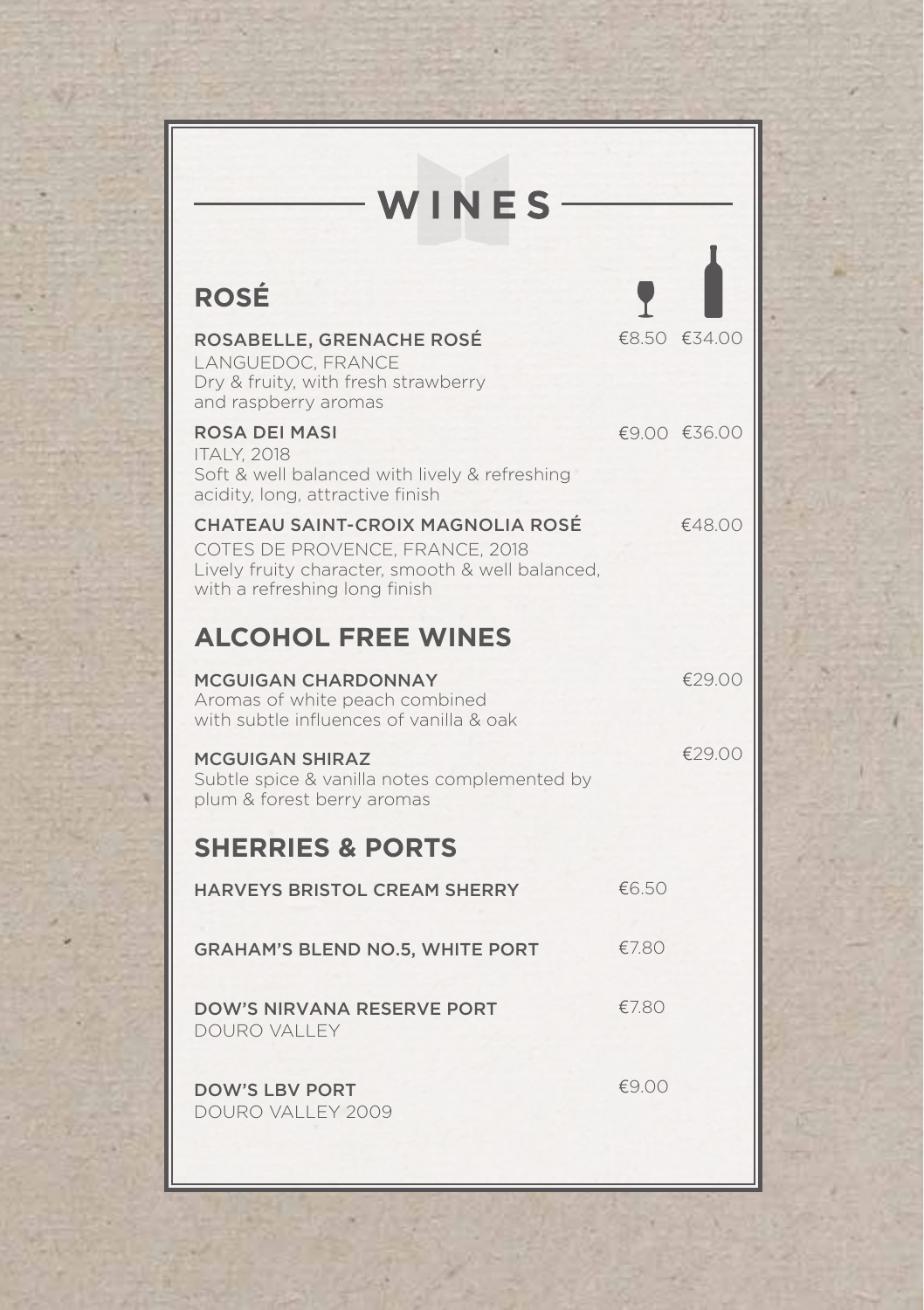# WHISKEYS

## BARTENDER'S CHOICE

#### MIDLETON VERY RARE  $\epsilon_{26.50}$

Midleton Very Rare is Ireland's most exclusive whiskey. Only a small number of casks of the finest distillates are hand selected by the master distiller at The Midleton Distillery each year. The distillery is situated in Midleton, less than 20 minutes from here

#### METHOD & MADNESS SINGLE POT €9.00

A single pot still whiskey aged in chestnut casks, a combination of what we've always done in Midleton, and what we've never tried before. It's not often we stray from the traditional oak, but one sip suggests it was well worth the deviation

#### REDBREAST 15 YEAR OLD  $615.70$

A sumptuous single pot still whiskey, with a great degree of ageing, Redbreast 15 is richer, earthier & stronger than its 12 year old sibling, an essential part of any whiskey-drinker's education

#### **YELLOW SPOT** €12.00

The recreation of an old brand, the pot still content in Yellow Spot is medium weight, similar to Green Spot, but aged for at least 12 years; drawn from three types of casks: ex-bourbon, sherry & Malaga casks that held Pedro Ximenez wine. These casks add a good bit of weight, body & flavour, adding additional dimensions

#### POWERS 'JOHN'S LANE' SPECIAL RELEASE E13.00

A revival of old style Powers once made at the old distillery at Thomas St, Dublin, this no-age statement release, has been aged predominantly in ex-bourbon casks, with a small amount of ex-Oloroso sherry barrels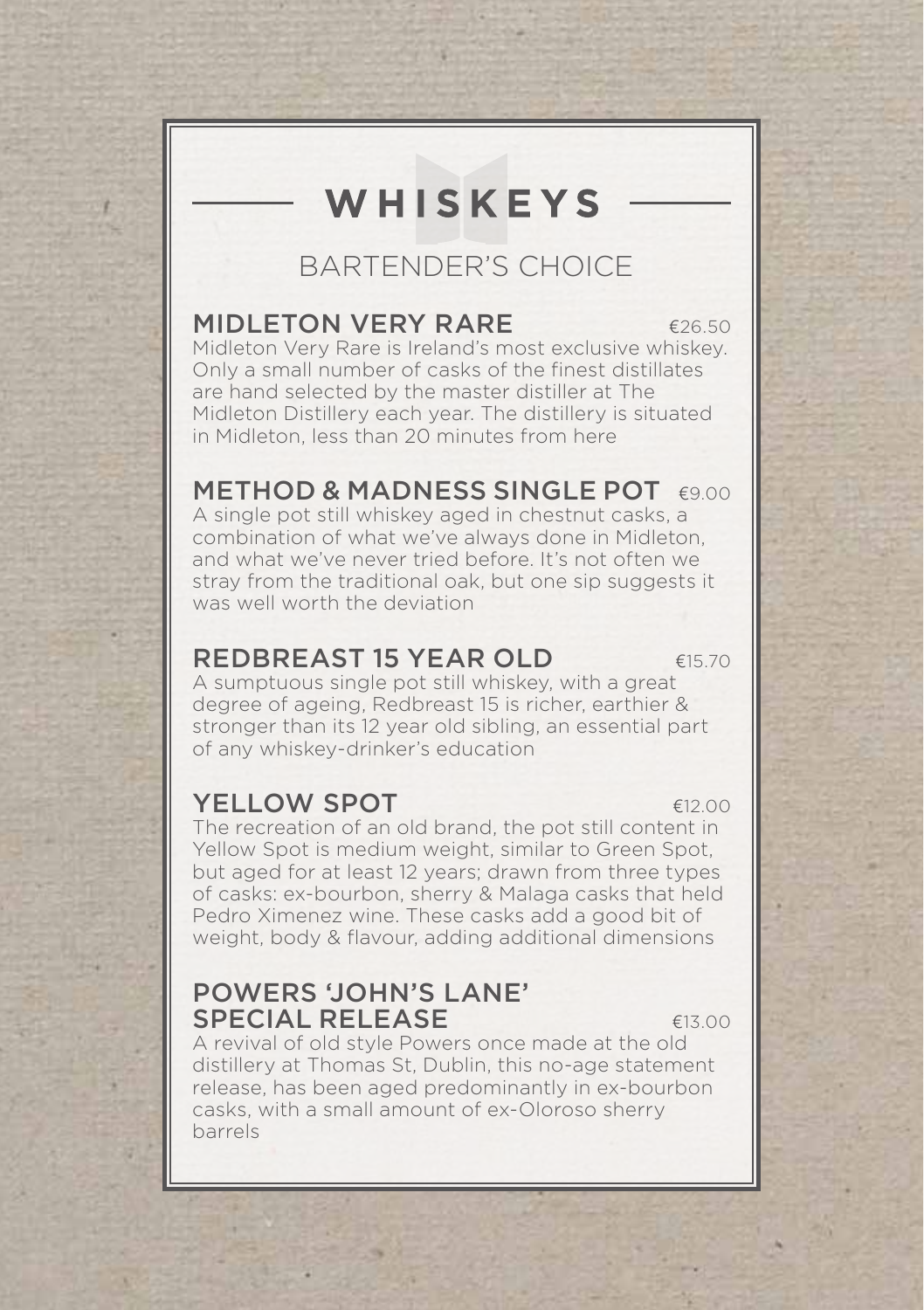# GINS

## BARTENDER'S CHOICE

#### THE MONTENOTTE GIN  $\epsilon$ 8.00

Our specially commissioned bespoke Montenotte Gin has a unique character & flavour with an impressive depth of woody, fruity & floral flavours to create this sophisticated botanical gin. A combination of elements, amongst other botanicals, fragrant lavender, robust rhubarb, punchy pink peppercorn & wild cardamom subtly infused to perfection by Blackwater Distillery, inspired by our Victorian Gardens.

#### MONKEY 47  $\epsilon$ 13.00

An unusual gin from the black forest in Germany, Monkey 47 contains a unique ingredient; cranberries! The 47 comes from the number of botanicals that go into this unique gin & the fact it's bottled at a healthy 47%. This plethora of ingredients has paid off. In 2011 it won the world gold award in the gin category & gold for best in class for gin at the international wine & spirits competition. Not bad!

#### DRUMSHANBO GUNPOWDER €7.50

An Irish gin made with juniper, angelica, orris, caraway, coriander, meadowsweet, cardamom & star anise, as well as vapour infused oriental lemon & lime, fresh grapefruit & gunpowder tea; it's produced at the shed distillery, who are also making their own Irish pot still & single malt whiskeys

#### HENDRICK'S €7.90

Quirky producer Hendrick's make their pot-still distilled gin, using cucumber as one of the primary botanicals; this makes for a unique, tasty & incredibly refreshing gin

#### SIPSMITH LONDON DRY GIN  $\epsilon$ 900

Produced in the workshop previously used by the late, great Michael Jackson (whiskey writer, not moonwalker), this super-small-batch artisanal gin is flavoured with restraint, making it easier for the natural quality of the spirit to shine through. Distilled in a marvellously compact pot still / column still combo named Prudence, Sipsmith epitomises distilling on a truly artisanal scale. At the time of her installation, Prudence was the first copper pot still to be brought to life in London for over 200 years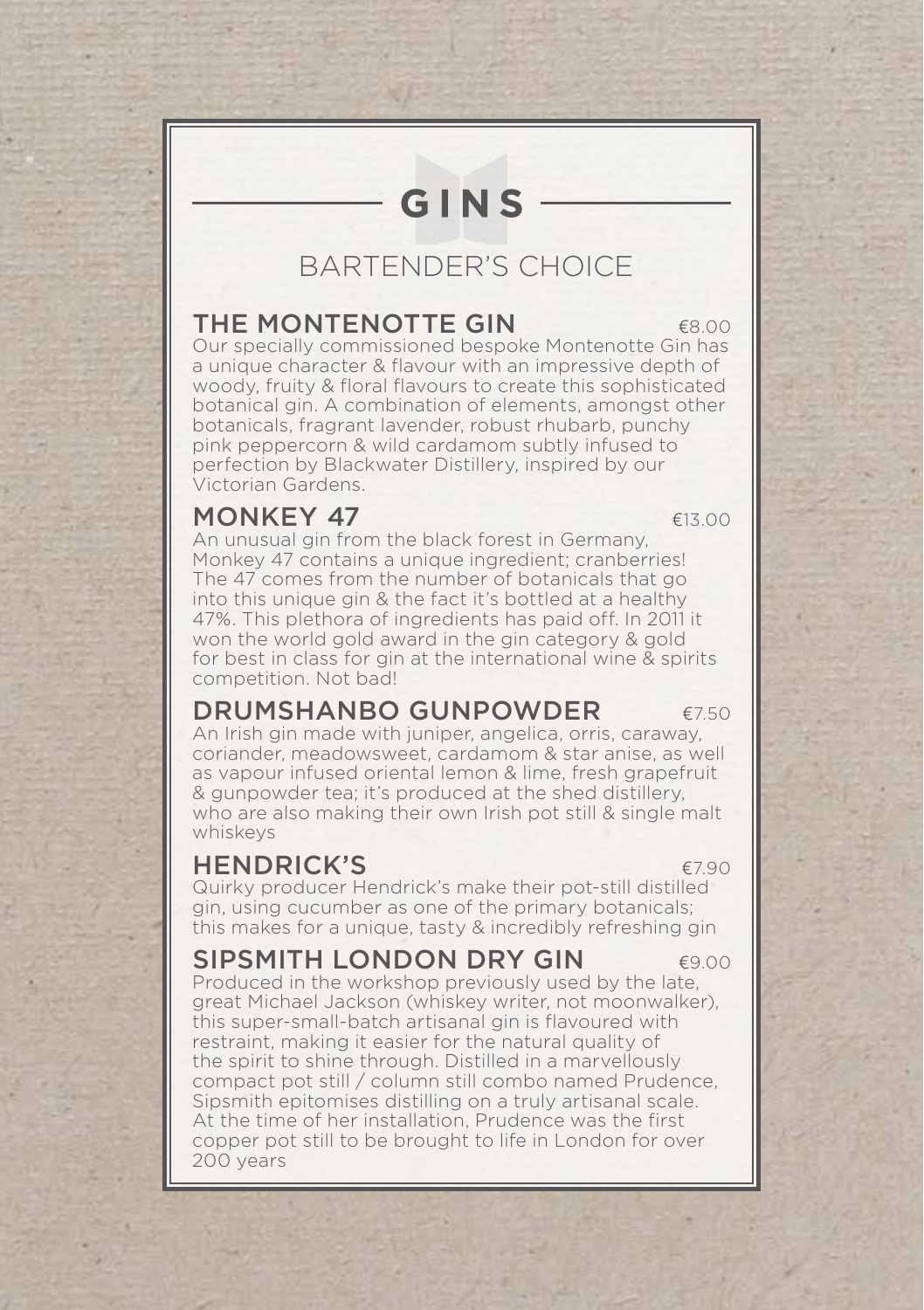| WHISKEYS                    |        |
|-----------------------------|--------|
| <b>IRISH</b>                |        |
| <b>Bushmills</b>            | €5.20  |
| Dingle Whiskey              | €9.00  |
| Paddy                       | €5.50  |
| Powers Gold Label           | €5.50  |
| Blackbush                   | €6.50  |
| Velvet Cap                  | €8.00  |
| Connemara                   | €7.50  |
| Powers 3 Swallows           | €8.50  |
| Bushmills 10 YO             | €10.00 |
| Green Spot                  | €11.50 |
| <b>Black Barrel</b>         | €11.50 |
| Powers Signature            | €13.50 |
| Redbreast 12 YO             | €13.50 |
| Jameson 18 YO               | €45.00 |
| Jameson Caskmates           | €10.00 |
| <b>Teelings Small Batch</b> | €11.00 |
| Teelings Single Grain       | €10.00 |
| Proper Twelve               | €9.50  |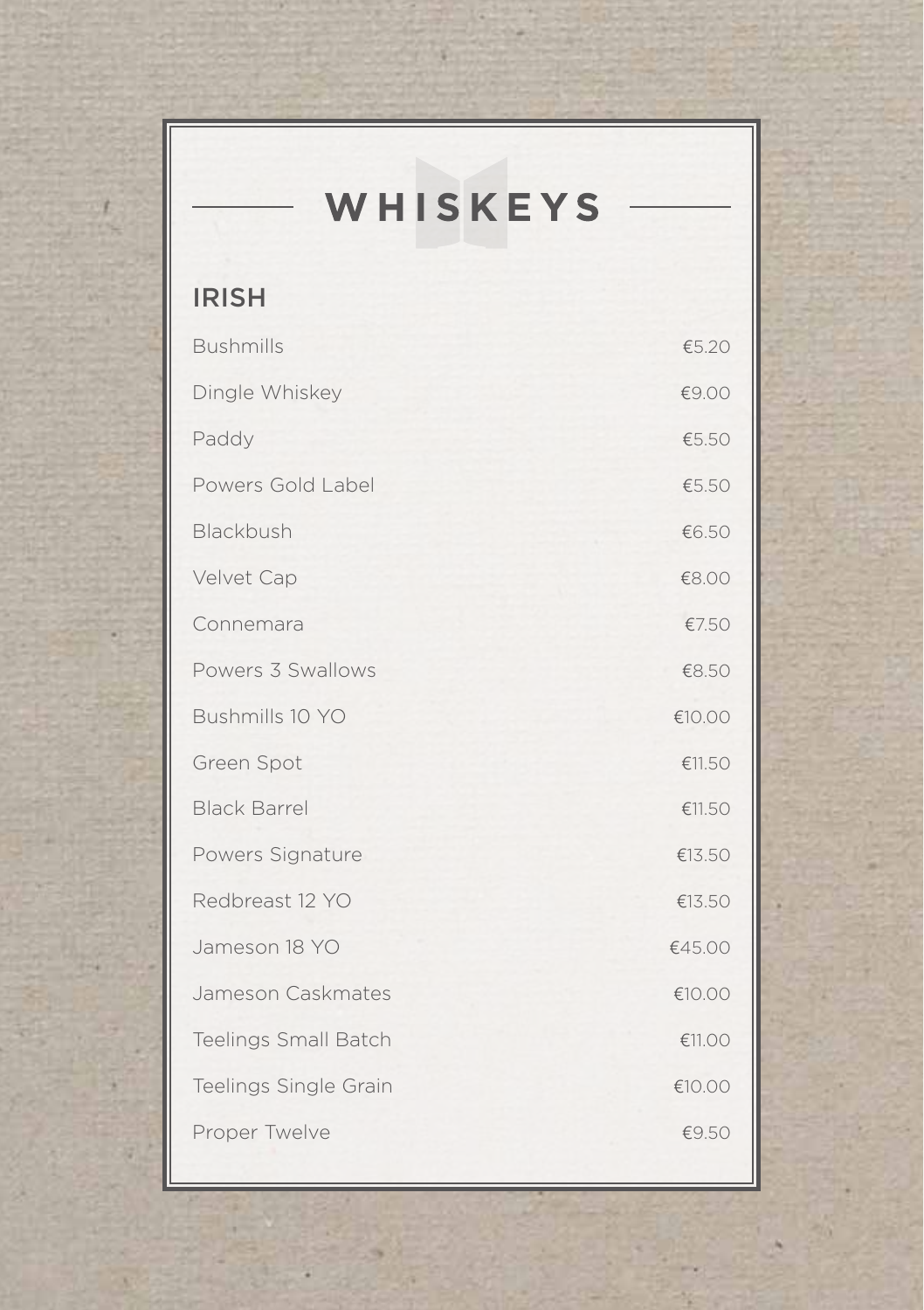# WHISKEYS

| <b>SCOTCH</b>          |        |
|------------------------|--------|
| Johnnie Walker Red     | €6.00  |
| Johnnie Walker Black   | €9.50  |
| Famous Grouse          | €5.50  |
| Teacher's              | €5.10  |
| Glenfiddich 12 YO      | €12.00 |
| Bowmore 12 YO          | €7.50  |
| Chivas Regal 12 YO     | €7.50  |
| Laphroaig 10 YO        | €13.50 |
| Ardbeg Uigeadail       | €7.25  |
| Ardbeg Corryvreckan    | €11.50 |
|                        |        |
|                        |        |
| <b>AMERICAN</b>        |        |
| Jack Daniel's          | €6.50  |
| Southern Comfort       | €6.00  |
| Maker's Mark           | €9.00  |
| Wild Turkey            | €7.30  |
| <b>Bulleit Bourbon</b> | €8.25  |
| Knob Creek             | €14.50 |
| Gentleman Jack         | €8.20  |
| JD Single Barrel       | €12.60 |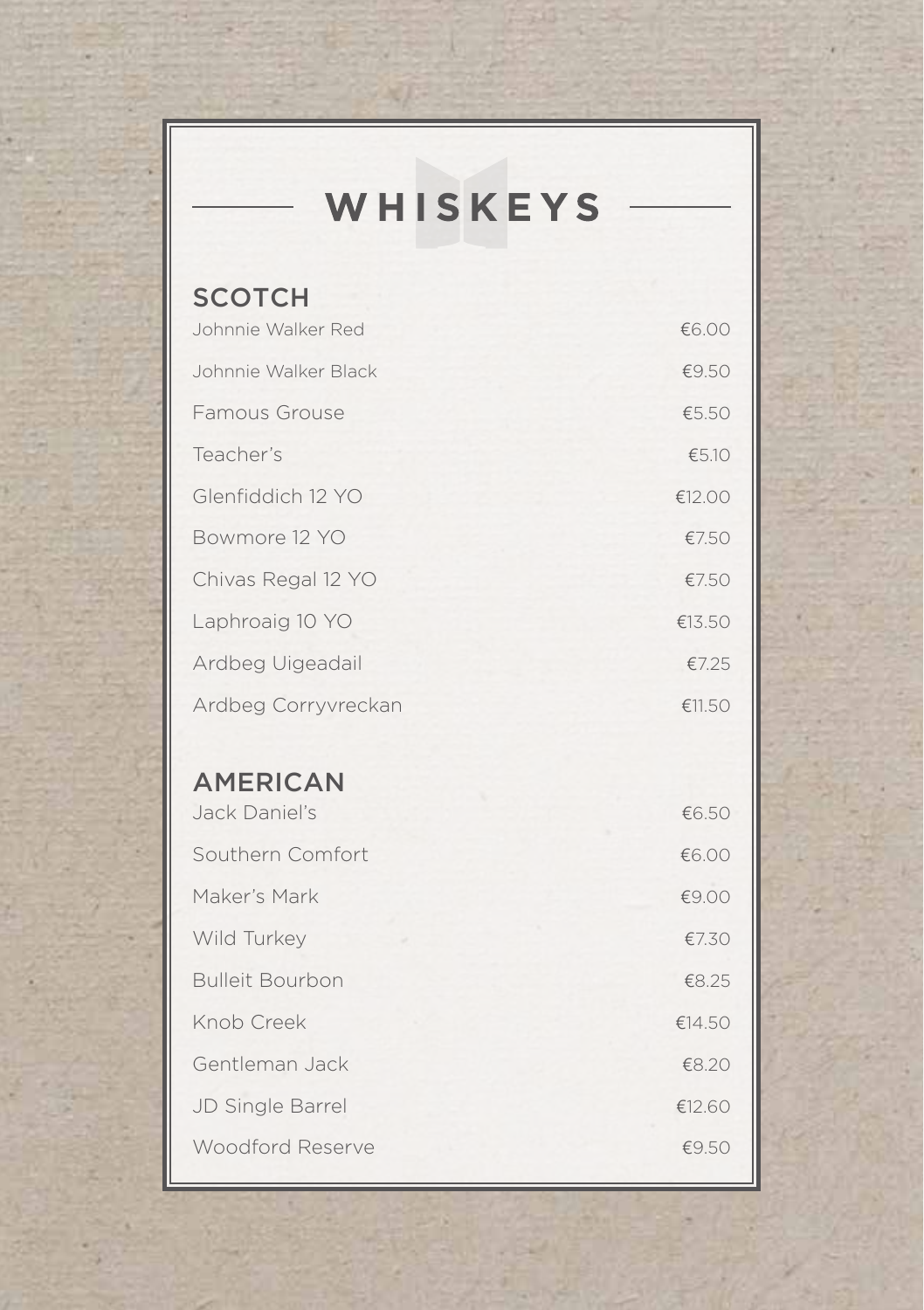# SPIRITS

| GIN                            |        |
|--------------------------------|--------|
| Blackwater No. 5               | €7.80  |
| <b>CDC Cork Dry Gin</b>        | €5.50  |
| <b>Bombay Sapphire</b>         | €6.00  |
| Gordon's                       | €5.50  |
| Gordon's Pink Gin              | €6.50  |
| Graham Norton Gin              | €6.75  |
| Blackwater Wexford Strawberry  | €8.50  |
| Kinsale Gin                    | €7.50  |
| Tanqueray 10                   | €10.00 |
| Bertha's Revenge               | €8.50  |
| Dingle Gin                     | €6.50  |
| Whitley Neil                   | €8.00  |
| Method & Madness               | €8.60  |
| Roku Gin                       | €8.00  |
| Tangueray                      | €7.00  |
| Monkey 47                      | €13.00 |
| Drumshanbo Gunpowder           | €7.50  |
| Hendrick's                     | €7.90  |
| Clean Gin (0% alc)             | €6.00  |
| <b>VODKA</b>                   |        |
| Blackwater Vodka               | €6.00  |
| Tito's Handmade Vodka          | €6.50  |
| Dingle Vodka                   | €7.50  |
| Cîroc Vodka                    | €10.00 |
| Belvedere                      | €9.50  |
| Grey Goose                     | €9.50  |
| <b>BRANDY</b>                  |        |
| Hennessy                       | €6.00  |
| Lounguevile House Apple Brandy | €9.50  |
| Remy Martin VSOP               | €6.50  |
| Hennessy VSOP                  | €12.50 |
| Hennessy XO                    | €30.00 |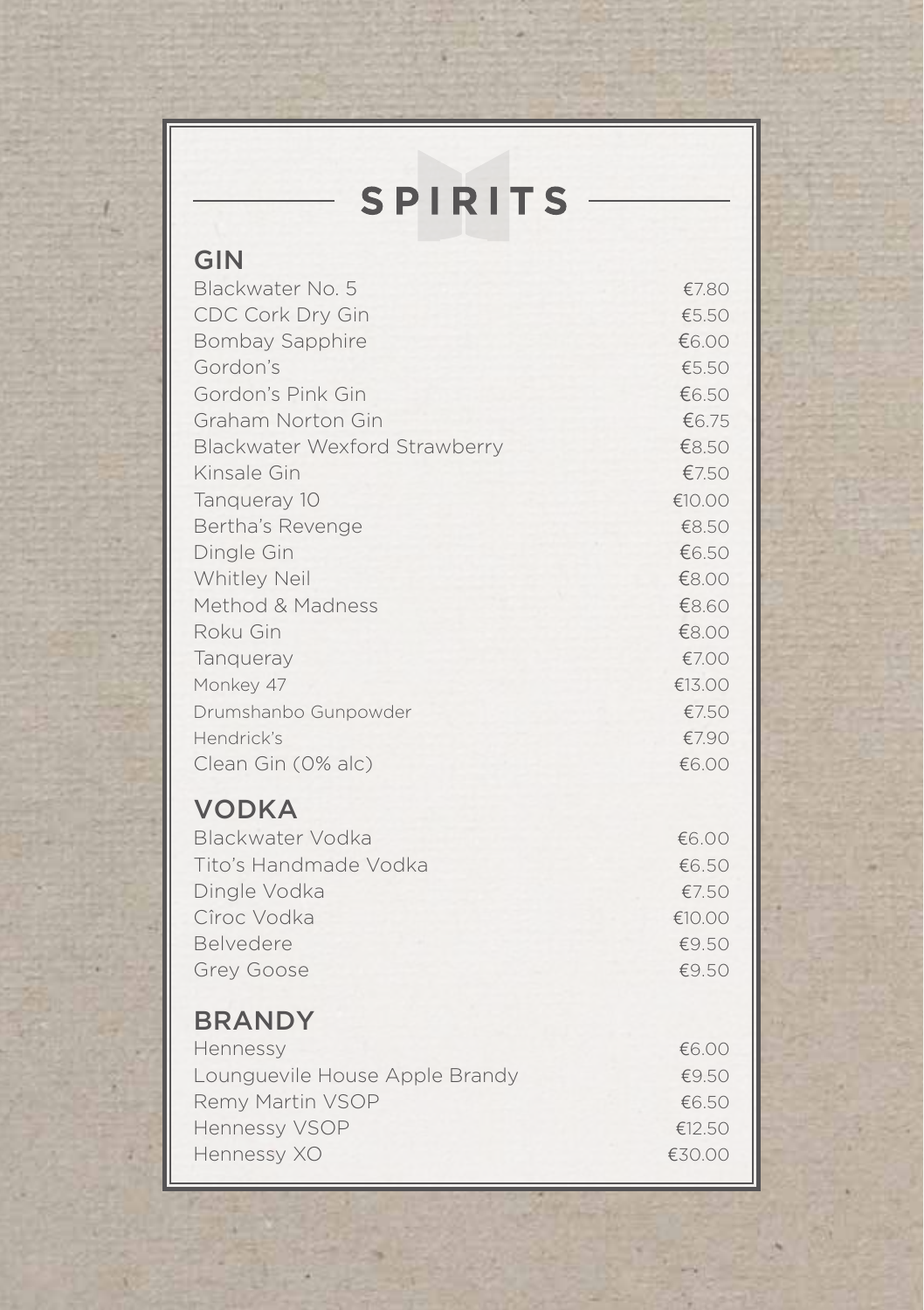| <b>SPIRITS</b>                                                       |                |
|----------------------------------------------------------------------|----------------|
| <b>RUM</b>                                                           |                |
|                                                                      |                |
| Bacardi                                                              | €6.50          |
| Malibu                                                               | €6.00          |
| Captain Morgan Spiced Rum                                            | €5.50          |
| Bacardi Fuego                                                        | €7.50          |
| Bacardi Negra                                                        | €7.00          |
| Bacardi Carta Oro                                                    | €7.00          |
| Bacardi Aneio Cuatro 4Y                                              | €8.00          |
| Bacardi 8 Anos                                                       | €12.50         |
| <b>LIQUEURS</b>                                                      |                |
| Campari                                                              | €5.30          |
| Harvey's Bristol Cream                                               | €5.30          |
| Pimms No 1                                                           | €5.30          |
| <b>Blue Curaçao</b>                                                  | €5.40          |
| Cacao White                                                          | €5.50          |
| Crème de Cacao                                                       | €5.50          |
| Crème de Cassis                                                      | €5.50          |
| Crème de Menthe                                                      | €5.50          |
| Martini                                                              | €5.50          |
| Cointreau                                                            | €5.50          |
| Bailey's                                                             | €5.70          |
| Irish Mist                                                           | €5.70          |
| Kahlua                                                               | €5.70          |
| Peach Schnapps                                                       | €5.70          |
| Pernod                                                               | €5.70          |
| Tequila                                                              | €5.70          |
| Espolon Tequila                                                      | €6.50          |
| Tia Maria<br><b>Benedictine</b>                                      | €5.70          |
|                                                                      | €7.00          |
| Drambuie                                                             | €6.00          |
| <b>Grand Marnier</b>                                                 | €6.50          |
| Jagermeister<br>Sambuca                                              | €6.00<br>€6.00 |
| Chartreuse                                                           | €11.50         |
| Should you have a preference for an additional brand please ask your |                |
| server and we shall endeavour to assist you                          |                |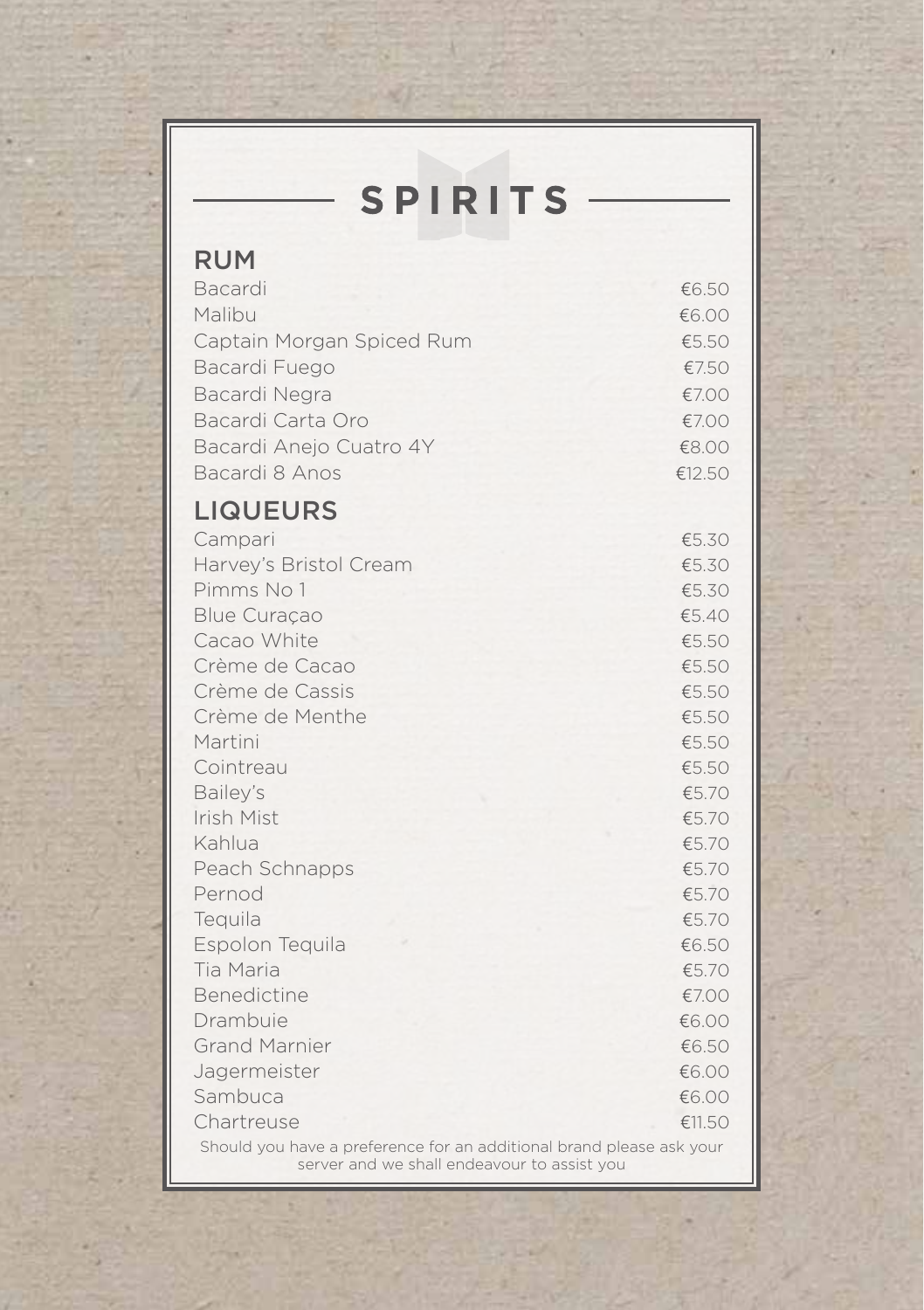# **BEERS**

## BOTTLED BEERS & CIDERS

| Kopparberg Strawberry & Lime | €6.80 |
|------------------------------|-------|
| <b>Budweiser</b>             | €5.50 |
| <b>Bulmers Light</b>         | €5.50 |
| <b>Bulmers</b>               | €6.25 |
| Coors Light                  | €5.50 |
| Heineken                     | €5.50 |
| Peroni                       | €6.00 |
| Corona                       | €6.00 |
| West Coast Cooler            | €6.10 |
| West Coast Cooler Rosé       | €6.10 |
| Paulaner                     | €6.50 |
| Heineken 0.0                 | €5.50 |
| Paulaner Non Alcoholic       | €5.80 |
| Peroni GF                    | €6.00 |

## DRAUGHT BEERS & CIDERS

| Tiger             | €6.10 | €3.20 |
|-------------------|-------|-------|
| Beamish           | €5.50 | €2.90 |
| Guinness          | €5.90 | €3.20 |
| Murphy's          | €5.80 | €3.10 |
| Heineken          | €6.20 | €3.30 |
| Coors Light       | €6.00 | €3.20 |
| Moretti           | €6.50 | €3.40 |
| Lagunitas         | €6.40 | €3.40 |
| Orchard Thieves   | €6.00 | €3.20 |
| Cute Hoor         | €5.90 | €3.10 |
| <b>Bulmers</b>    | €6.00 | €3.20 |
| Killarney Red Ale | €6.50 | €3.40 |
|                   |       |       |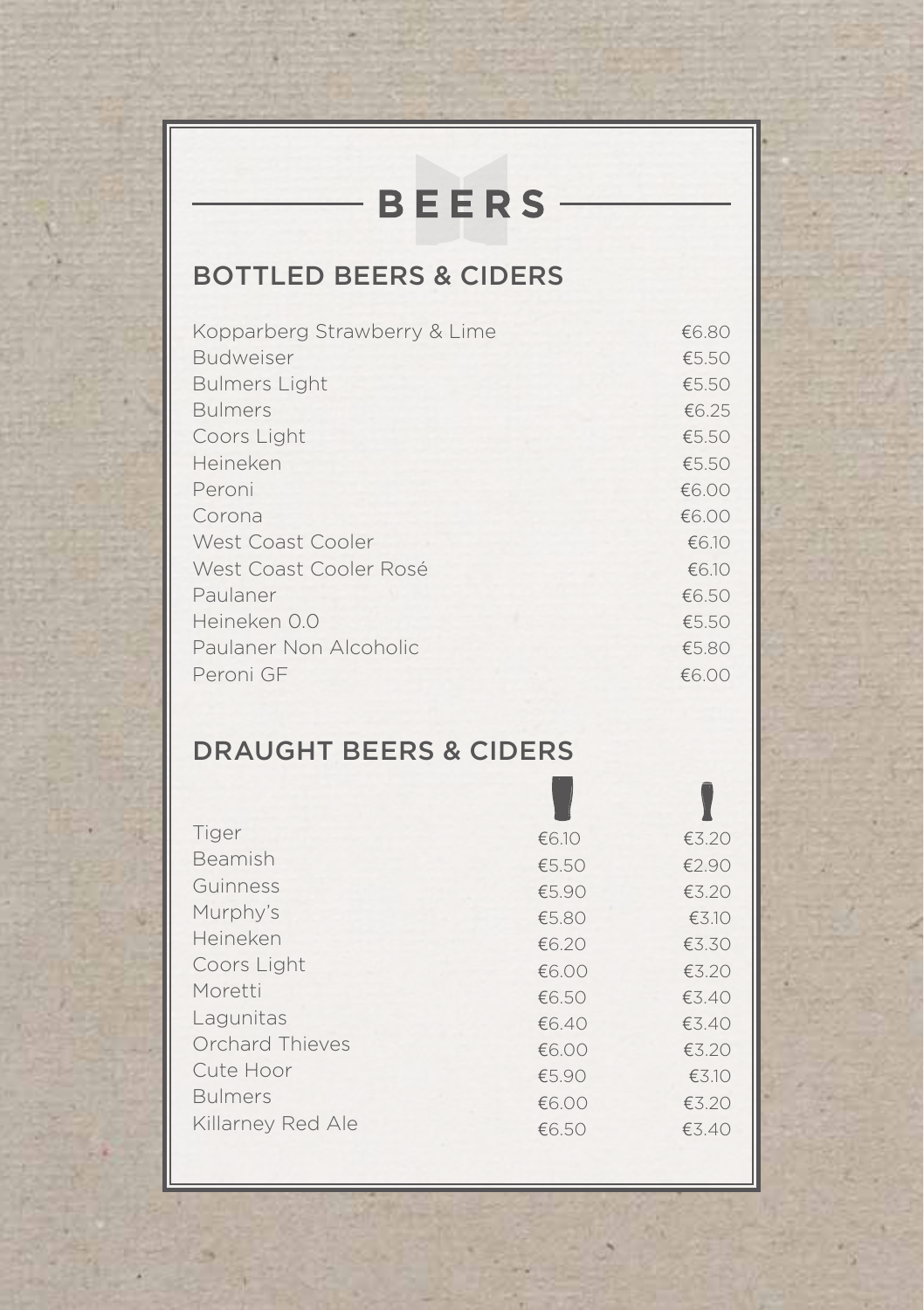# **SOFT DRINKS -**

## MINERALS

| 7 Up                     | €3.30 |
|--------------------------|-------|
| 7 Up Free                | €3.30 |
| Club Orange              | €3.30 |
| Club Lemon               | €3.30 |
| Coke                     | €3.30 |
| Diet Coke                | €3.30 |
| Ballygowan Still         | €3.20 |
| Ballygowan Sparkling     | €3.20 |
| <b>Britvic Apple</b>     | €3.00 |
| <b>Britvic Orange</b>    | €3.00 |
| <b>Britvic Cranberry</b> | €3.00 |
| <b>Britvic Tomato</b>    | €3.00 |
| <b>Britvic Pineapple</b> | €3.00 |
| Cidona                   | €3.50 |
| Lucozade                 | €3.90 |

### MIXERS

| Schweppes Tonic              | £2.80 |
|------------------------------|-------|
| Schweppes Slim Line Tonic    | €2.80 |
| Schweppes Ginger Ale         | €2.80 |
| Club White Lemonade          | €2.80 |
| Club Soda                    | €2.80 |
| Fever Tree Tonic             | €3.60 |
| Fever Tree Elderflower Tonic | €3.60 |
|                              |       |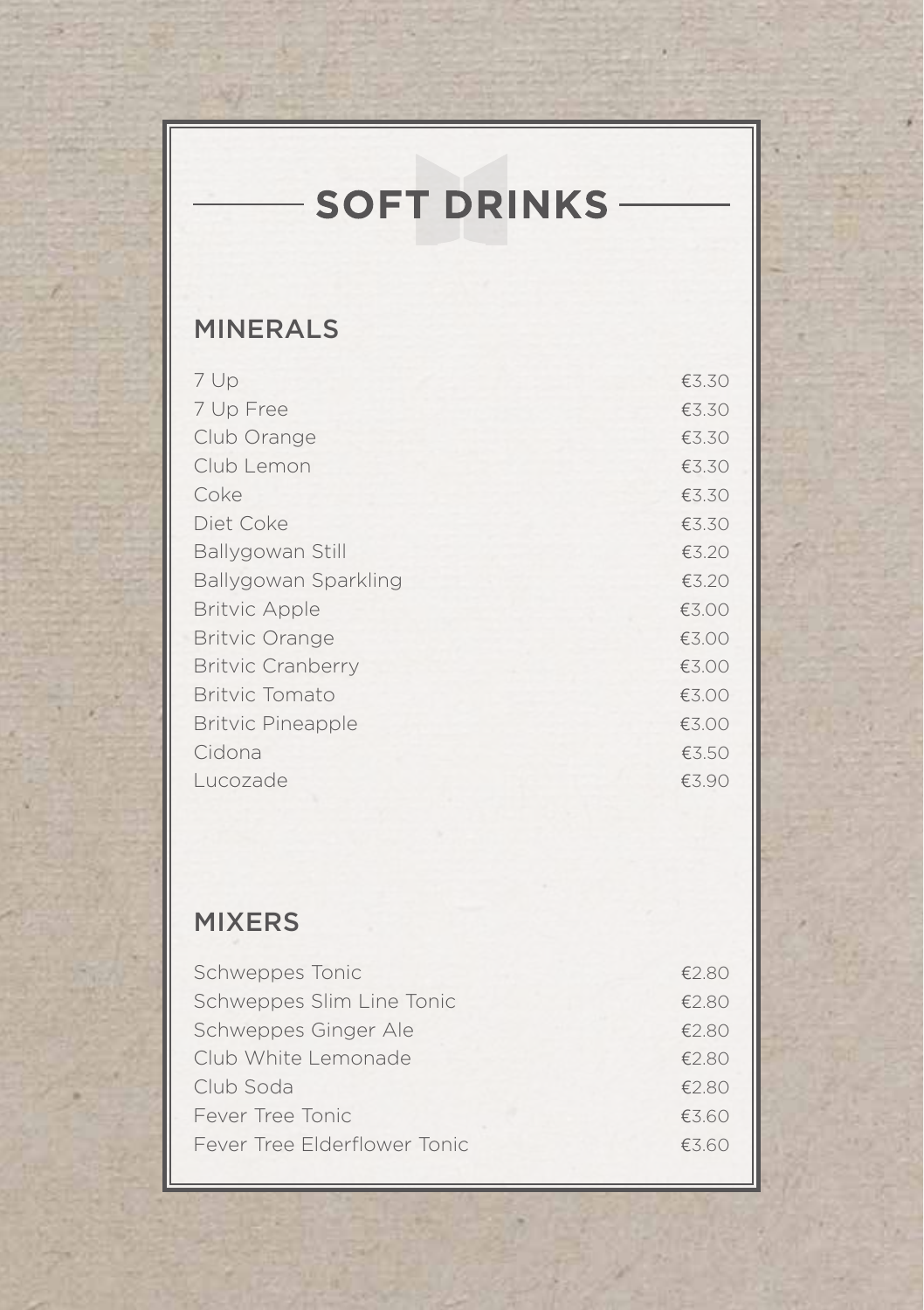# MOCKTAILS

## STRAWBERRY MINT COOLER  $6950$

A non-alcoholic version of the classic Cuban cocktail, this refreshing blend of mint, lime juice, strawberries & soda water, is a refreshing treat with none of the guilt

#### SAN FRANCISCO **E950**

Perfect to brighten short days, this combination of juices incorporates orange, cranberry, pineapple & lime juice, with grenadine & is a sure-fire way of quenching one's thirst

#### VIRGIN FROZEN DAIQUIRI €9.50

Non-alcoholic passion fruit & mango daiquiri is a sweet treat, blended with ice, lemon juice & sparkling water, these tropical flavours are a tantalising treat

#### **VIRGIN COLADA** €9.50

The classic Piña Colada, minus the alcohol! This classic cocktail tastes just as good without the rum; blended with ice, this concoction of pineapple juice, lime juice, cream & coconut syrup, is perfect for relaxing on Panorama Terrace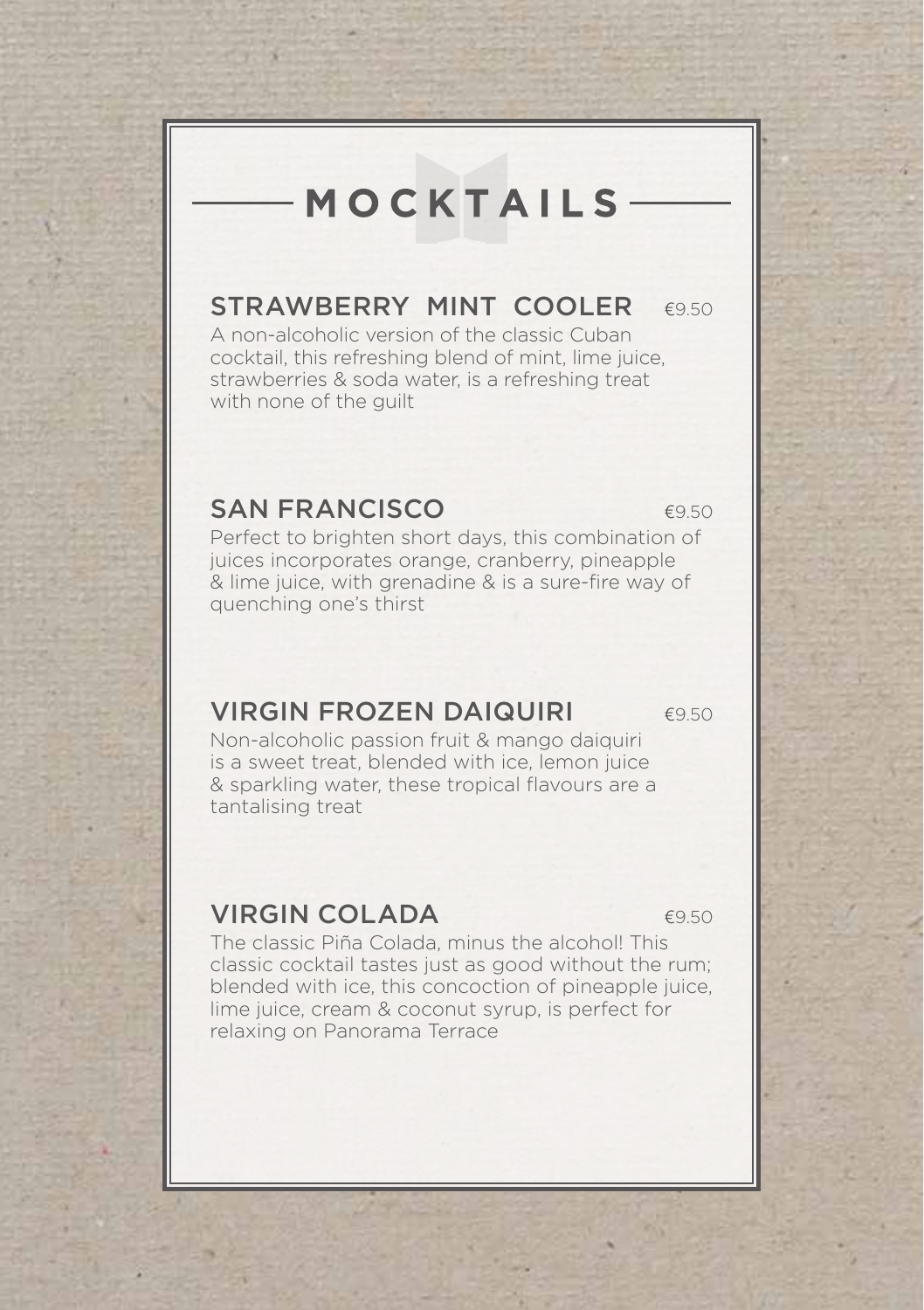# **HOT DRINKS**

#### TEAS & COFFEES

| Tea           | €3.50 |
|---------------|-------|
| Coffee        | €3.00 |
| Americano     | €3.75 |
| Espresso      | €3.10 |
| Latte         | €4.00 |
| Flat White    | €4.00 |
| Mocha         | €4.00 |
| Herbal Tea    | €3.80 |
| Hot Chocolate | €3.80 |

#### WINTER WARMERS

| Hot Whiskey | €7.50 |
|-------------|-------|
| Hot Port    | €7.50 |

### COFFEE WITH A KICK

| Irish Coffee    | €9.00 |
|-----------------|-------|
| Bailey's Coffee | €9.00 |
| French Coffee   | £9.00 |
| Calypso Coffee  | €9.00 |
| Italian Coffee  | €9.00 |

#### STILL & SPARKLING WATER

Bottled in-house as part of our commitment to sustainability; enjoy unlimited refills of our refreshing, filtered, chilled still & sparkling water

| INFINITE SUPPLY STILL     | £300 |  |
|---------------------------|------|--|
| INFINITE SUPPLY SPARKLING | £300 |  |